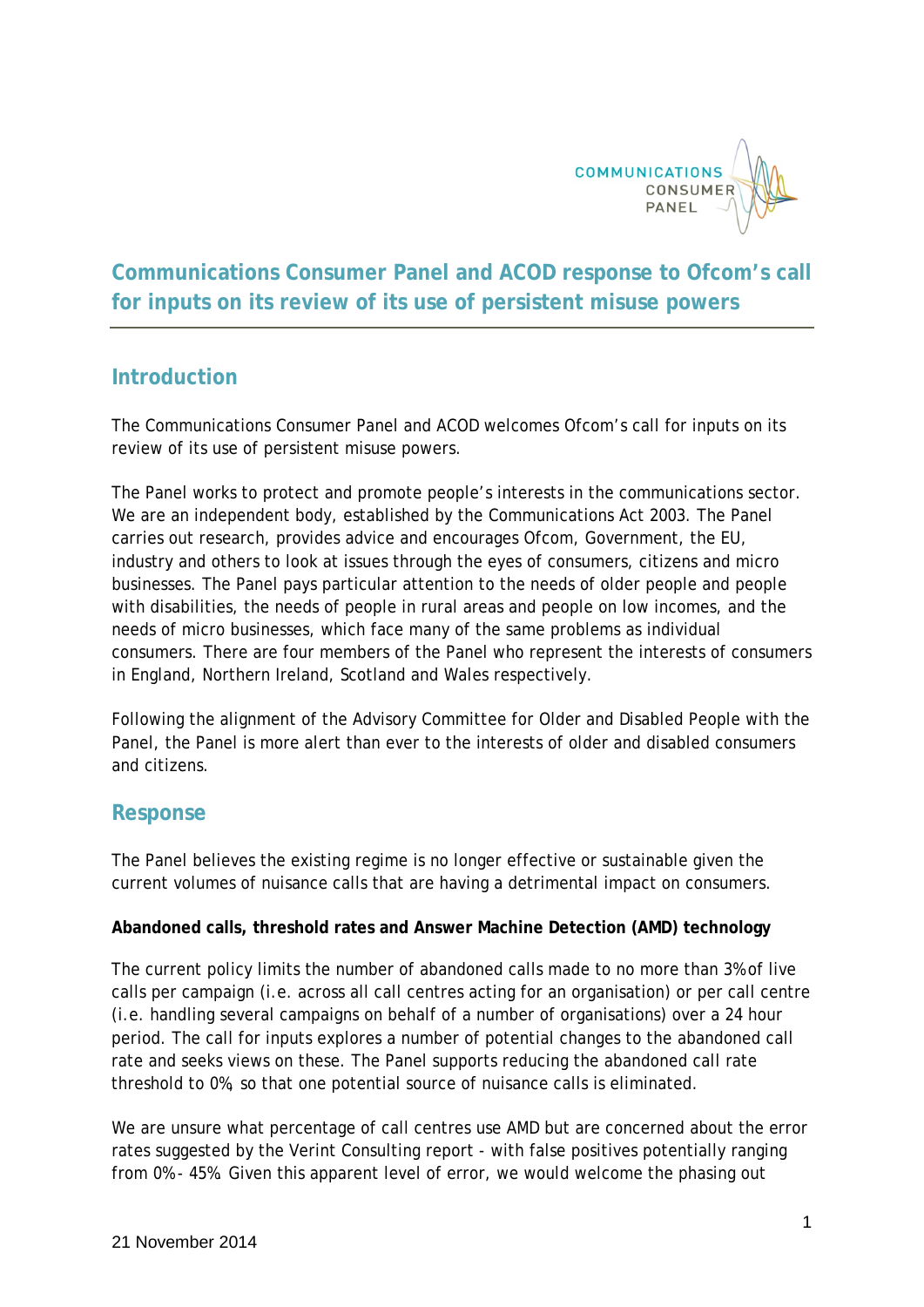completely of the use of AMD technology in call centres – removing another potential source of nuisance calls.

We appreciate that it may take time to phase out AMD usage completely. However, as false positives result in what consumers may experience as a silent call, we would suggest that as an interim measure - and in line with the policy on abandoned calls - there should be the guaranteed presence of a live call centre agent if a further call is made within 72 hours (where AMD equipment used by the call centre has identified an answer machine) rather than the current 24 hour period.

#### **Consent**

The Panel strongly believes that the issue of consent to contact is fundamental – both in relation to people being able to give informed consent to be contacted or otherwise, and the proving of such if there is a dispute. Following research in 2011 [Online Personal Data:](http://www.communicationsconsumerpanel.org.uk/online-personal-data/online-personal-data-1)  [the Consumer Perspective,](http://www.communicationsconsumerpanel.org.uk/online-personal-data/online-personal-data-1) the Panel stated that consumers can only take responsibility if they know how their data are being collected and processed online. In general, the Panel considers that companies should improve consumers' awareness of how their data are collected and used, and provide straightforward information for consumers.

Consumers have few tools to combat nuisance calls. Calling Line Identification (CLI) is one such tool but, in order to control the flow of one's personal information and potentially related calls, it is vital that it is easy to check what consent one has given and to whom. This resource should be accompanied by an easy way to withdraw that consent. Companies should be required to inform other companies they have sold data to if a consumer withdraws his or her consent; and consent should be withdrawn in respect of all such third party companies.

It is currently too easy for consumers to inadvertently give consent which overrides their TPS registration. The Panel fully supports the view that there should be a consistent opt-in standard of consent; that companies should check with consumers that their consent is still valid; fixed time-limits on consent should be adhered to; and that a company making a call should be able to state, proactively, when and where consent was given, and have such information to hand when the call is made.

To expand on these points, currently the UK regime for direct marketing calls is an 'opt out' regime, as set out in PECR, but the Panel believes that call centres should only be allowed to make calls to those consumers from whom they have actively received consent; in other words, we favour an 'opt in' regime.

We are also aware that PECR requires an organisation carrying out marketing activity such as live calls to give the identity of the caller and, if requested, either a contact address or Freephone number they can be reached on (regulation 24(1)(b)). We believe that companies carrying out direct marketing should always state up front who they are, why they are calling and where and when they got the recipient's contact/consent information. We recognise that strengthening these requirements in PECR would need to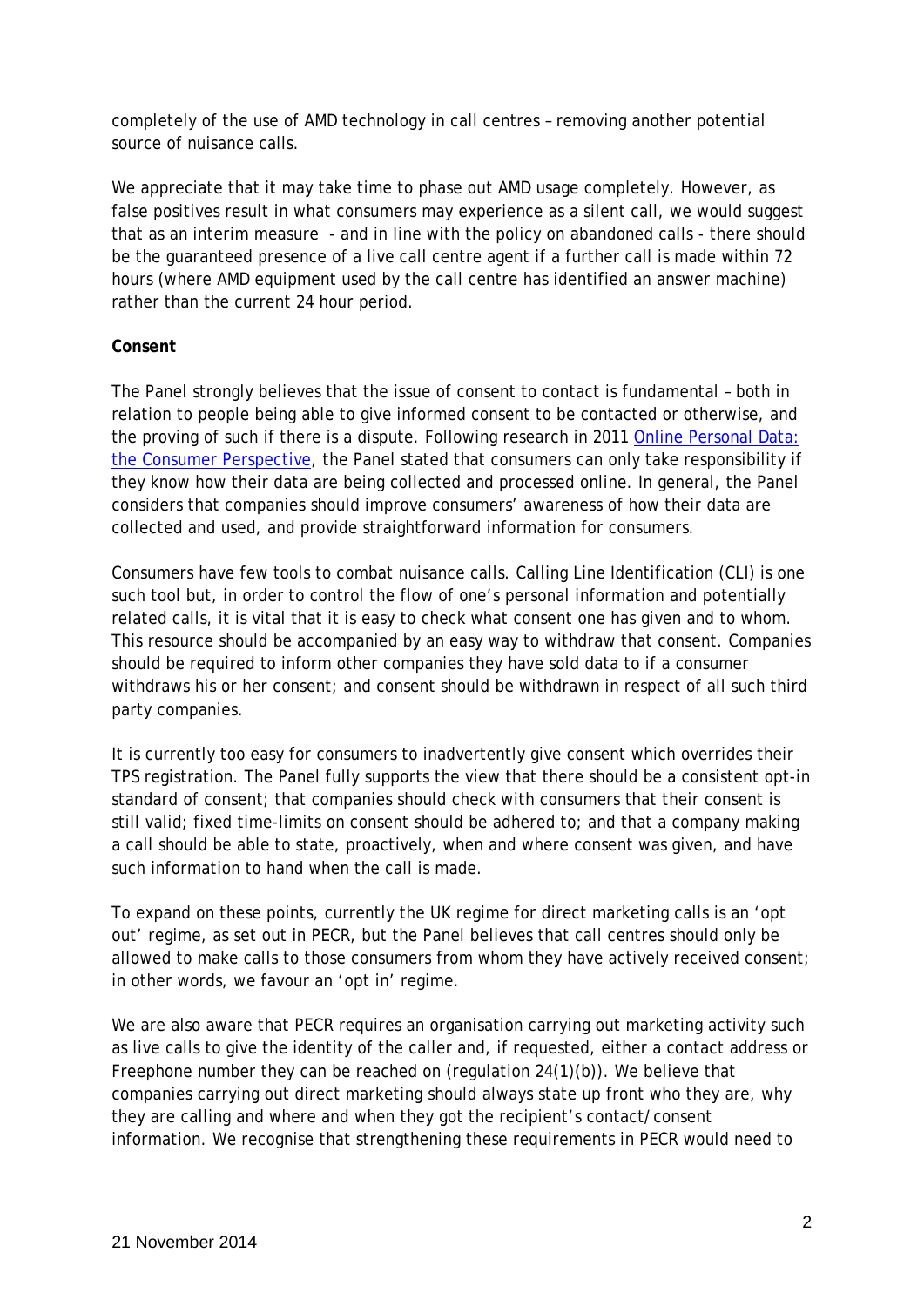be considered by the ICO and Government, and would ultimately be a matter for Parliament.

#### **Awareness**

We consider that Ofcom, together with others, could do more to increase businesses' understanding of the requirements on them and work with trade associations to promote awareness. We would support Ofcom's consideration of the viability of a shorter version of a checklist or the guide.

To encourage good management and appropriate processes, we believe that it is vital to be explicit in any enforcement decision about the importance of whether an organisation had processes in place to help prevent, identify and rectify any issues causing silent calls.

#### **Focus on Consumers**

We would highlight the need throughout this work to see things through consumers' eyes. The consumer experience must be paramount if the industry and enforcement agencies are serious about tackling the issue of nuisance calls. Any number of situations that result in a silent call for the consumer may not be regarded as such by the business generating the calls, e.g. delays before an abandoned message is played or before a live agent starts speaking; or the automatic disconnection by the automated calling systems (ACS) of a call just as it is being picked up. We would therefore support the specification of a two second time limit for calls being connected to a live agent and then starting to speak to the consumer.

We would also support Ofcom's exploration of the appropriateness of imposing a curfew on when calls can be made by call centres to customers (e.g. before 9am or after 7pm) or specifying which hours might be considered unsociable.

We are increasingly concerned by the malicious and abusive nature of some scams carried out via the telephone network and we encourage Ofcom to work with partners to reduce such incidents.

It is vital that consumers are able to easily report their concerns about scam calls, in addition to nuisance calls and we welcome the work that is underway eg exploring short form code-like reporting to assist consumers in both these areas.

### **Caller Line Identification**

People cannot make an informed decision about whether to answer a call if they cannot see immediately whether a caller's number is displayed – and if so, what that number is. In the area for which Ofcom has direct responsibility (i.e. abandoned and silent calls) the Guidelines set out that callers should help consumers identify the source of the call by ensuring a valid and accurate CLI is available. However this is not the case for all marketing calls as PECR and the Privacy and Electronic Communications Directive contain provisions enabling a calling party to withhold their CLI. We would strongly support a requirement for all business calls to carry an authentic and returnable CLI - with an